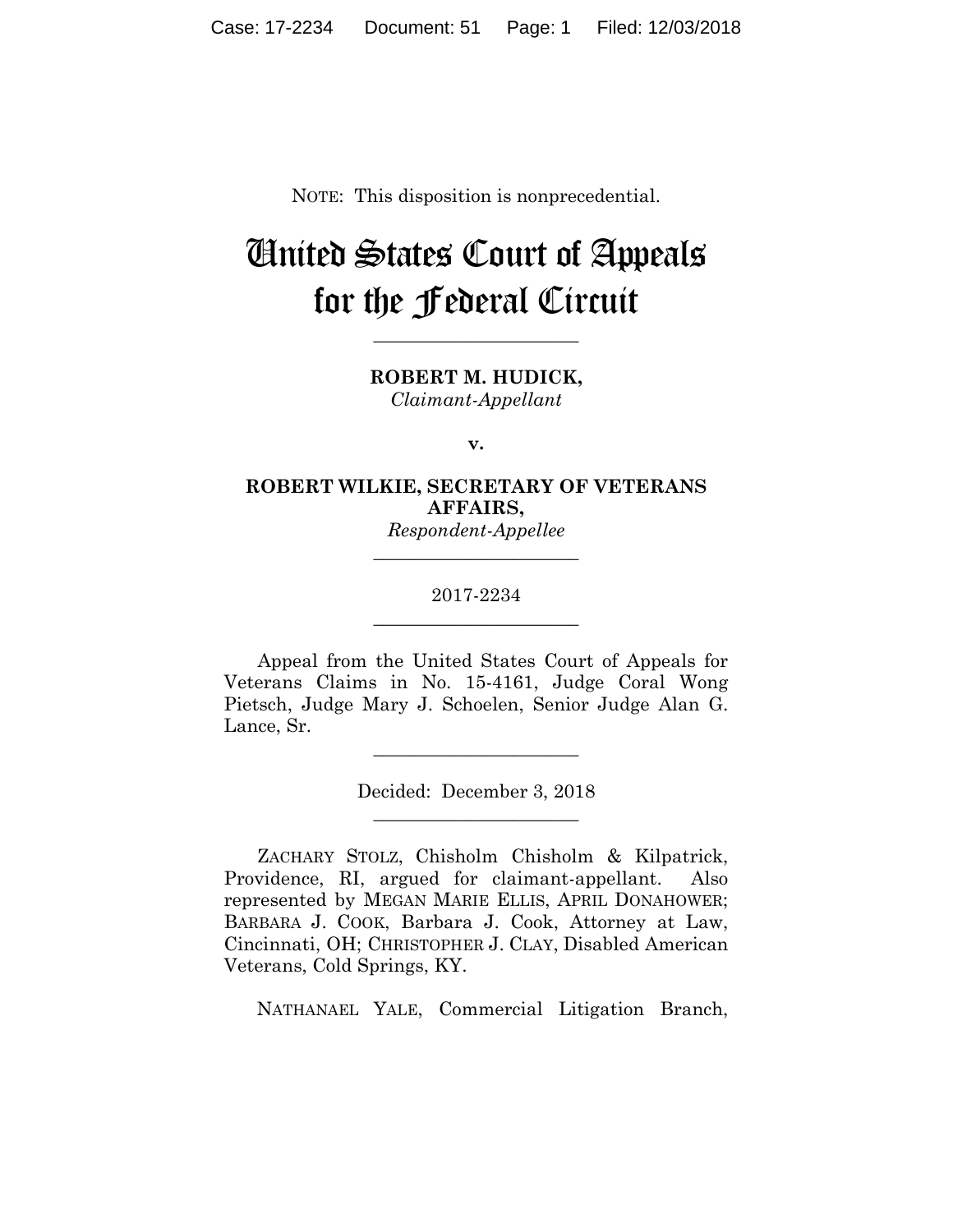Civil Division, United States Department of Justice, Washington, DC, argued for respondent-appellee. Also represented by ROBERT EDWARD KIRSCHMAN, JR., LOREN MISHA PREHEIM, JOSEPH H. HUNT; BRIAN D. GRIFFIN, BRANDON A. JONAS, Office of General Counsel, United States Department of Veterans Affairs, Washington, DC.

# Before NEWMAN, CLEVENGER, and O'MALLEY, *Circuit Judges.*

 $\mathcal{L}_\text{max}$  and  $\mathcal{L}_\text{max}$  and  $\mathcal{L}_\text{max}$  and  $\mathcal{L}_\text{max}$ 

### O'MALLEY, *Circuit Judge*.

Robert M. Hudick appeals from the final decision of the United States Court of Appeals for Veterans Claims ("Veterans Court"), which affirmed a decision by the Board of Veterans' Appeals ("the Board") denying him an entitlement to service connection for his prostate cancer. *Hudick v. Snyder*, 2017 WL 444516, at \*1 (Vet. App. Feb. 2, 2017). Because we conclude that the Board failed to apply its own internal procedures in adjudicating Hudick's claim and that this error was not harmless, we *reverse*.

#### I. BACKGROUND

Hudick served in the United States Air Force from September 1962 until he was honorably discharged in July 1983. As relevant to this appeal, Hudick served at the Udorn Royal Thai Air Force Base in Thailand ("Udorn Air Force Base") from January 1967 to January 1968.

In April 2006, Hudick was diagnosed with prostate cancer. Hudick thereafter filed a claim for service connection regarding his prostate cancer with the Department of Veterans Affairs' ("VA") regional office in Fort Harrison, Montana ("the Regional Office"). This began the process, spanning many years and several appeals, outlined below.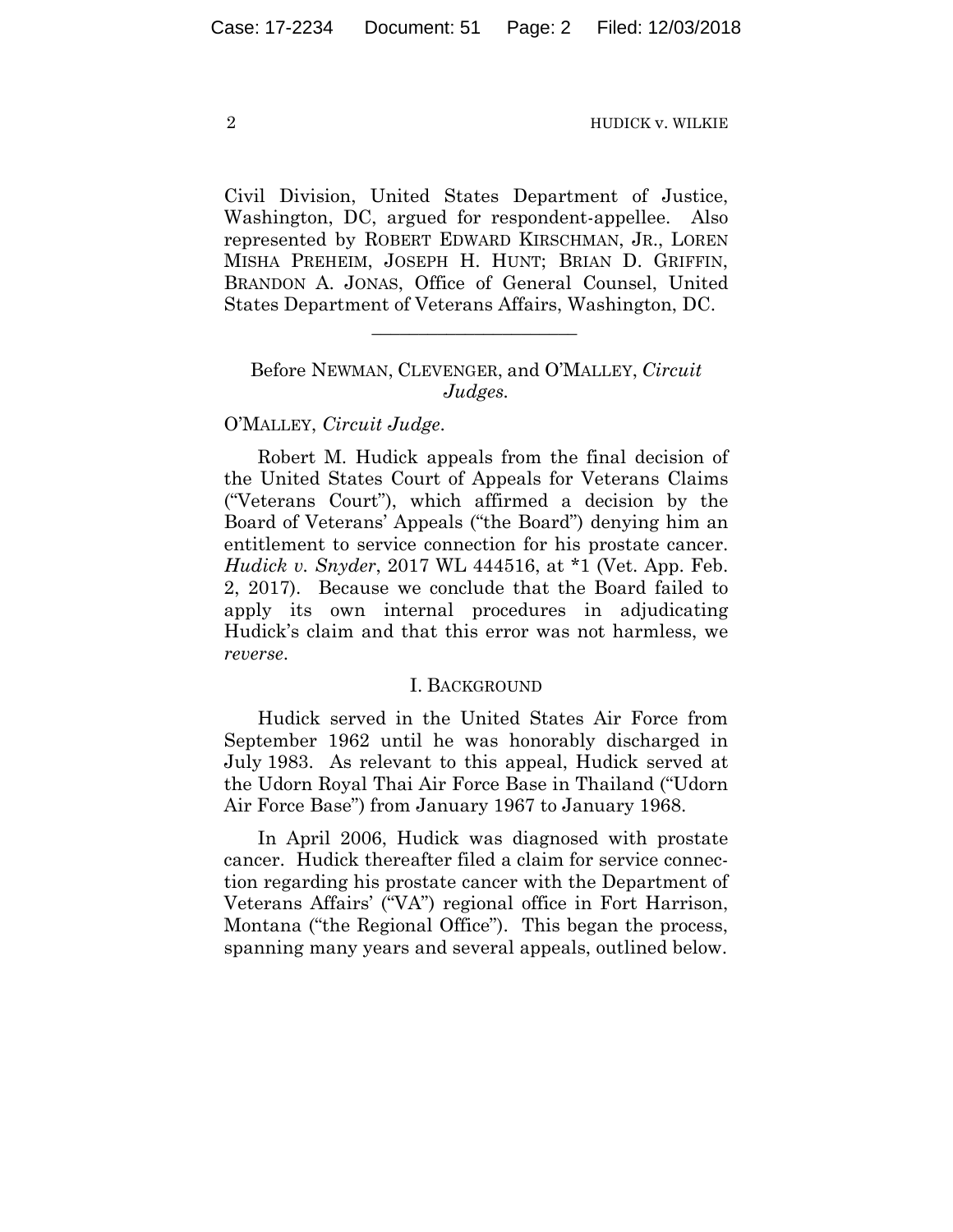#### A. VA Regional Office Decision

Before the Regional Office, Hudick argued that his prostate cancer was connected to herbicide exposure in Vietnam. Hudick specifically explained that, although he was stationed at Udorn Air Force Base in Thailand, he regularly traveled to Tan Son Nhut Air Base in Vietnam for various assignments.

On July 10, 2006, the Regional Office sent a letter to Hudick and the National Personnel Records Center requesting records showing that Hudick had physically set foot in Vietnam while serving at Udorn Air Force Base in Thailand. The Regional Office did not receive a response from Hudick. The National Personnel Records Center, however, did respond. It explained that it was "unable to verify that [Hudick] had in-country service in the Republic of Vietnam." J.A. 21.

The Regional Office denied Hudick's claim on November 3, 2006. In its decision, the office explained that Hudick could not show a connection between his prostate cancer and his military service. While the office acknowledged that such a connection is presumed for veterans who served in Vietnam during the time frame Hudick alleged, it concluded that he was not entitled to this presumption because there was "no evidence" showing he was "ever in the country of Vietnam." J.A. 21. Without the presumption, the Regional Office found "no basis in the available evidence of record to establish service connection for [Hudick's] prostate cancer." J.A. 22.

Hudick appealed this decision to the Board.

B. Intervening Compensation Bulletin

After Hudick appealed the Regional Office decision but before the Board ruled on his petition, the VA issued a new Compensation & Pension Service Bulletin. *See*  Department of Veterans Affairs, Comp. & Pension Serv. Bull., Policy 211, *New Procedures for Claims Based on*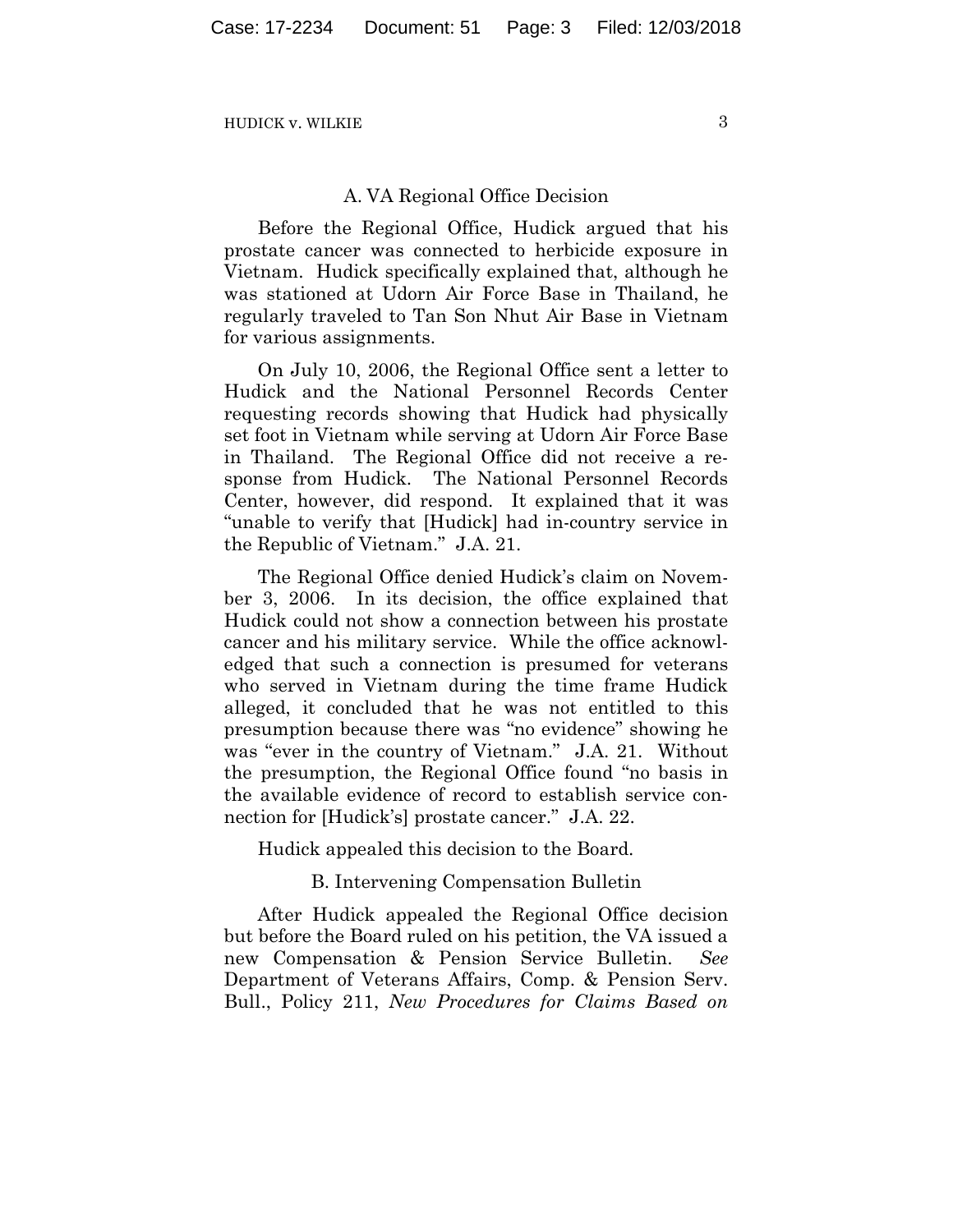*Herbicide Exposure in Thailand and Korea* (May 2010) ("Compensation Bulletin"), available at https://tinyurl.com/CompensationBulletin (accessed Oct. 22, 2018). In the Compensation Bulletin, the VA acknowledged that, between February 28, 1961 and May 7, 1975—while Hudick served in Thailand—"there was significant use of herbicides on the fenced in perimeters of military bases in Thailand intended to eliminate vegetation and ground cover for base security purposes." *Id.* at 3. The VA concluded that it would concede herbicide exposure on a facts-found basis where a veteran could establish by "credible evidence" that he had served near the perimeter of particular Air Force bases, including Udorn, during this time period. *Id.* The goal of these "policy changes," according to the VA, was to expedite claim processing. *Id.* at 4.

In addition to issuing the Compensation Bulletin, the VA revised its Adjudication Procedures Manual M21-1 ("M21 Manual"). In relevant part, the revised M21 Manual recites steps for evaluating claims of herbicide exposure for veterans with service in Thailand during the Vietnam Era. *See* M21 Manual, Part IV, Subpart ii, ch. 1, § H, ¶ 5(b), available at https://tinyurl.com/M21Manual.1 The first step is to determine if the veteran served at one of several enumerated airbases in Thailand during the "Vietnam Era" "as an Air Force [i] security policeman, [ii] security patrol dog handler, [iii] member of the security police squadron, or [iv] otherwise near the air base perim-

<u>.</u>

These steps were originally outlined in Part IV, Subpart ii, ch. 2, ¶ C.10.q. They now appear in Part IV, Subpart ii, ch. 1, ¶ H.5.b. For clarity, we refer to the current version of the M21 Manual unless otherwise stated. The government has not argued that the language that appeared in Section C differs from the language as it appears in Section H.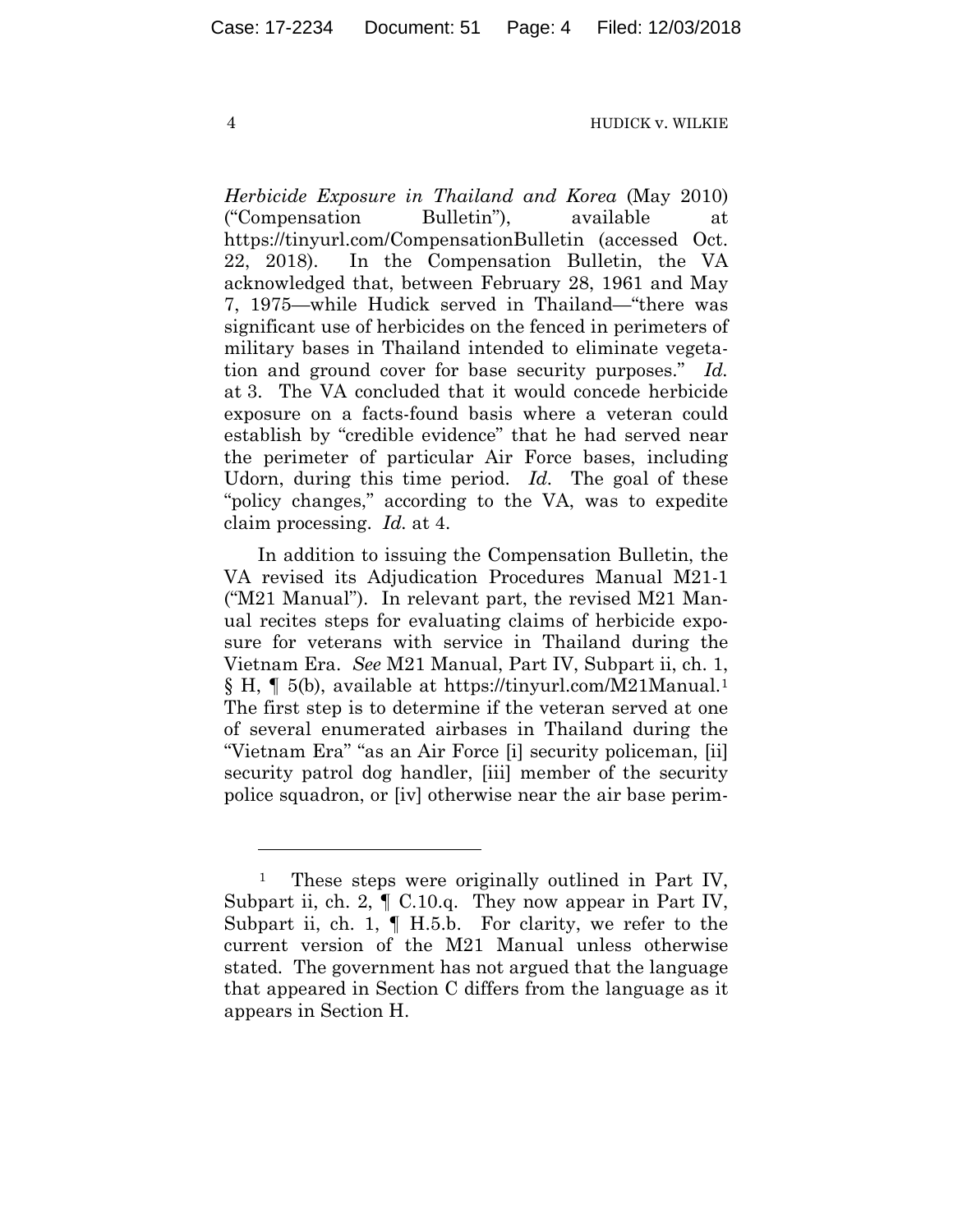1

eter as shown by evidence of daily work duties, performance evaluation reports, or other credible evidence." *Id.* The manual then instructs: "If *yes*, concede herbicide exposure on a direct/facts-found basis." *Id.*

# C. First Board Decision

In May 2012, the Board remanded Hudick's case for further consideration based on the new Compensation Bulletin and M21 Manual revisions. J.A. 34–38. The remand order included specific instructions for adjudicating Hudick's claim. First, the Board directed the Regional Office to inform Hudick "of the evidence required to establish a service connection claim based on Agent Orange exposure and explain[] the manual procedures for addressing claims based on Agent Orange exposure in Thailand." *Id.* at 36–37. Next, the Board told the Regional Office to request additional information from the Department of Defense ("DOD") or the Joint Services Records Research Center ("JSRRC"). *Id.* at 37. With that information, the Board directed the Regional Officer to "readjudicate the claim of service connection for prostate cancer." *Id.* This adjudication was to proceed, the Board explained, based on the "specific procedures" in the M21 Manual.2 *Id.* at 35–36 ("The United States Court of Appeals for Veterans Claims (Court) has consistently held that evidentiary development procedures provided in the Adjudication Procedures Manual are binding.").

## D. Additional Evidence

After the Board's May 2012 decision, various archivists and agencies reviewed information about Hudick's

<sup>2</sup> Because the Board remanded so that Hudick's service in Thailand could be reevaluated based on the new Compensation Bulletin, the Board did not discuss whether the Regional Office erred in concluding that Hudick did not serve in Vietnam.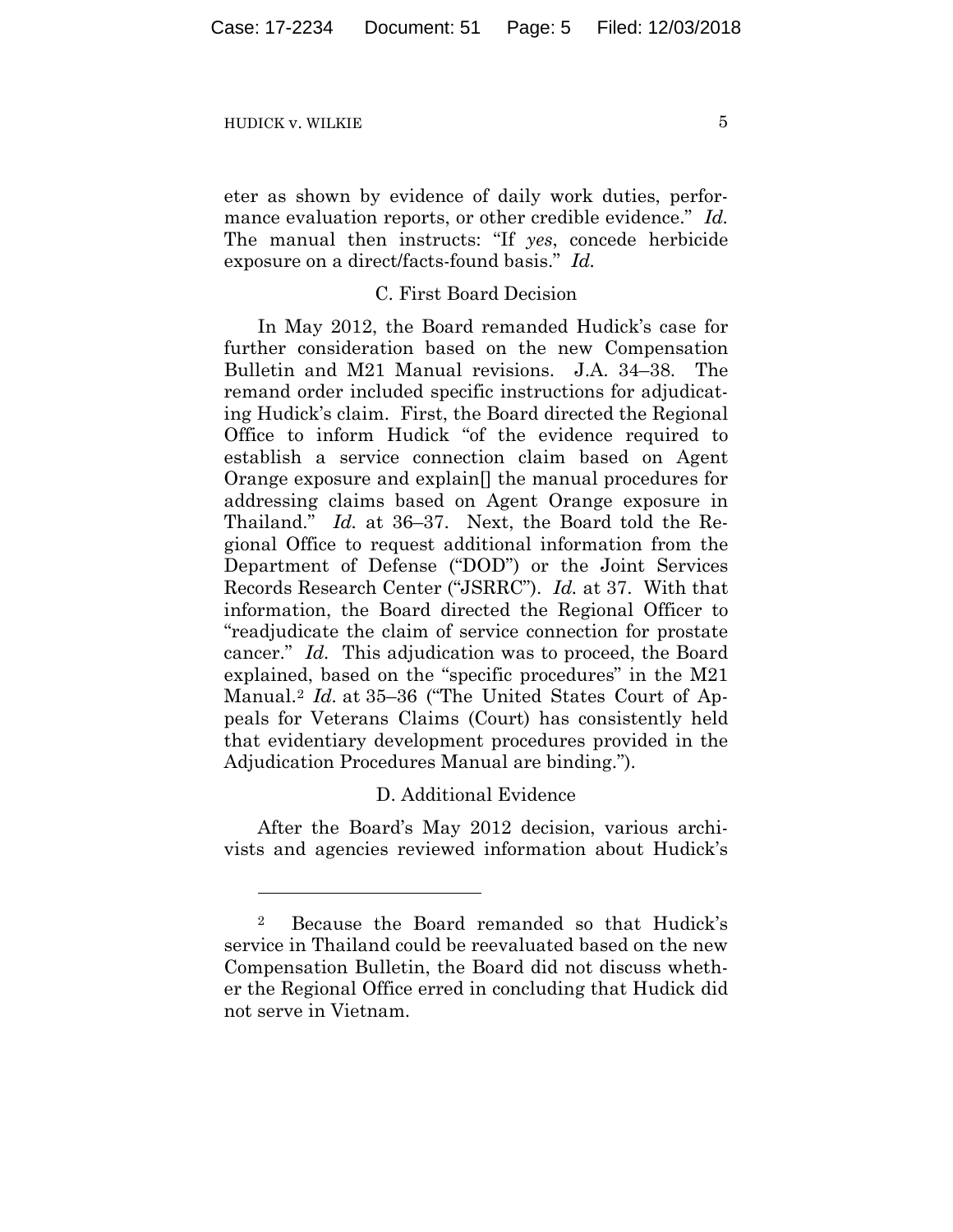service and the use of herbicides in Thailand. For example, in July 2012, the JSRRC concluded, based on reviewing relevant unit histories and historical data, that it could not verify whether Hudick was exposed to herbicides while serving at Udorn Air Force Base or whether his duties placed him at the base perimeter there. J.A. 100–01. In January 2014, an archivist with the U.S. Air Force Historical Research Agency concluded that Hudick's commendations did not reflect in-country service in Vietnam. J.A. 41. And in a May 2014 addendum, the archivist also concluded that "herbicides were not used on any USAF Thailand base until April 1969, long after [Hudick] was at Udorn." J.A. 45.

Hudick also submitted an additional statement to the Board on September 15, 2014. In his statement, Hudick explained that his regular duty location was at a munitions storage area "two miles from the main support base on the outer perimeter [at Udorn Air Force Base]." J.A. 53. He also explained that he had frequent contact with aircrafts that had "direct exposure to . . . Agent Orange." *Id.*

#### E. Second Board Decision

In September 2015, the Board issued another decision. Although it had previously remanded Hudick's case with clear instructions for the Regional Office to "readjudicate" his claims based on the M21 Manual and the Compensation Bulletin, in its new decision the Board concluded that remand was "unnecessary." J.A. 56. Instead, the Board explained that its exhaustive research demonstrated "substantial compliance" with its previous remand order. *Id.* 

On the merits, the Board denied Hudick an entitlement to service connection for his prostate cancer based on his service in Thailand and Vietnam.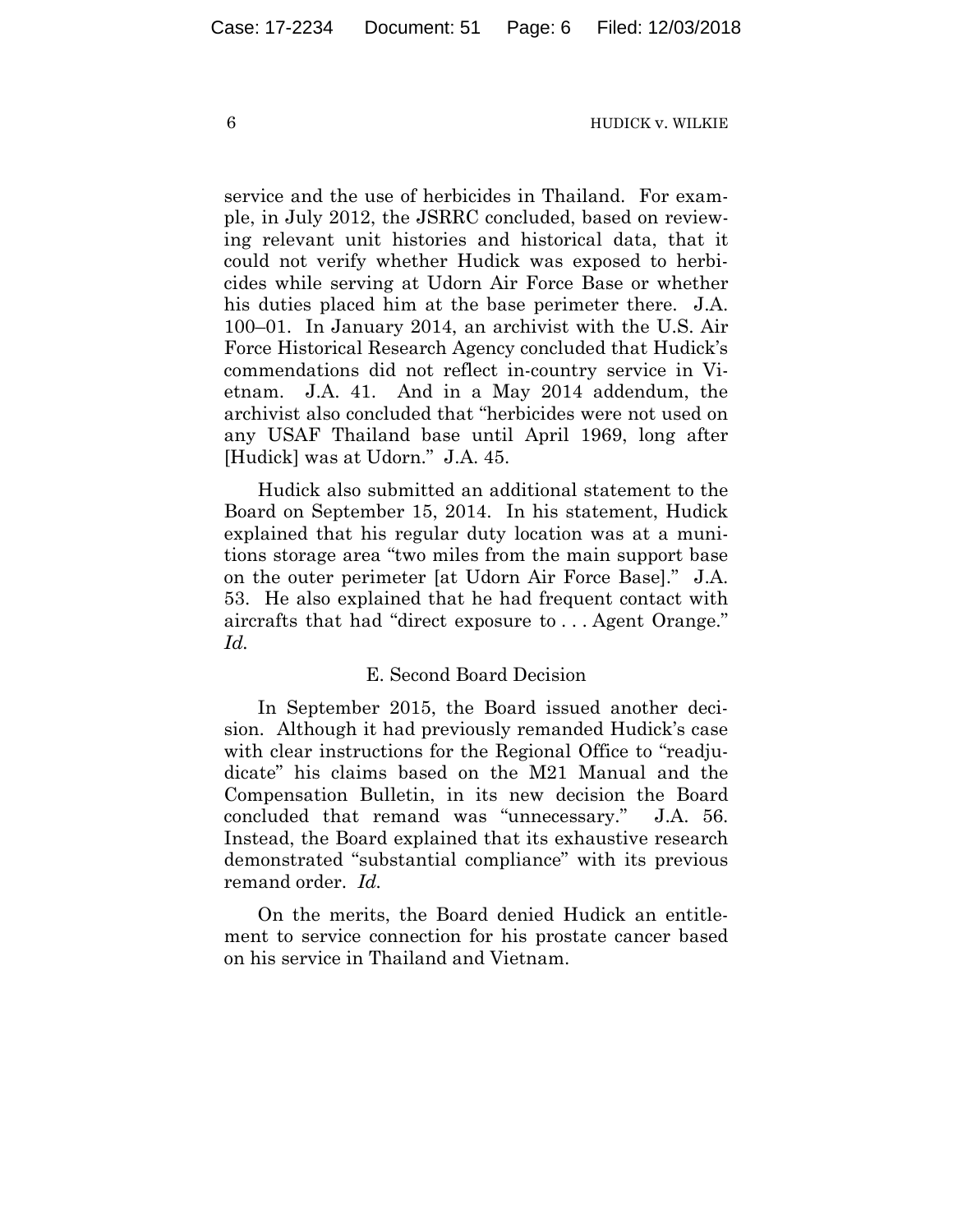1

As to Vietnam, the Board acknowledged Hudick's repeated assertions that he had served temporary duty assignments in Vietnam, which "were [not] properly recorded as troop movements were classified." J.A. 60. But after examining Hudick's service records, historical information about his unit, and other information, the Board found that, "[d]espite exhaustive research, there is no evidence to confirm that [Hudick] had in-country service in Vietnam." J.A. 60–62.

As to Thailand, the Board began by discussing the M21 Manual and the Compensation Bulletin. It recognized that, under the M21 Manual, "if a Veteran served [at Udorn Air Force Base] . . . during the Vietnam Era and was stationed near the air base perimeter as shown by evidence of daily work duties, performance evaluation reports, or other credible evidence, then herbicide exposure should be conceded." J.A. 58. It also recognized that the Compensation Bulletin established a similar presumption. J.A. 58–60. The Board then found that Hudick was "competent to report...working at a munitions" storage area away from the central base near the base perimeter in Thailand." J.A. 65. But this "probative evidence," the Board reasoned, "[was] outweighed by review of the Veteran's service personnel records and exhaustive research efforts which resulted in conclusions that contradicted his own and serve as the most probative evidence in the current appeal." *Id.*3 It therefore found

<sup>3</sup> The Board did not explain what evidence, beyond his "service personnel records" and unspecified "research efforts," had "contradicted" Hudick's account. At most, the Board acknowledged that his records "are silent for the assignment of security duties or other duties along the perimeter [at Udorn Air Force Base]." J.A. 63; *see also*  J.A. 64 ("[H]is service personnel records and a specific review of his unit history *does not reveal* that he had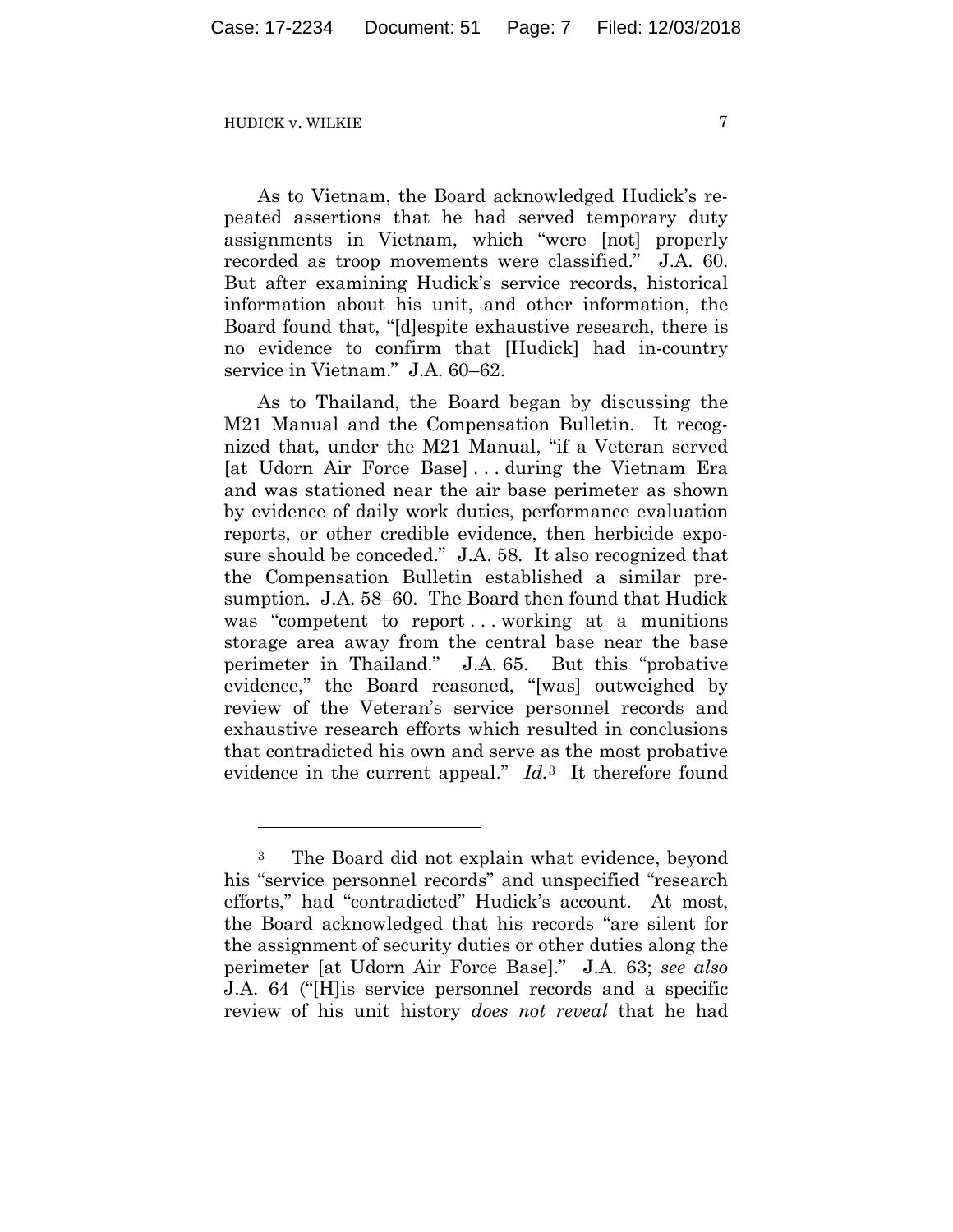that Hudick "was not near the base perimeter [at Udorn Air Force Base] on a regular basis." J.A. 64. The Board also found that, regardless of whether Hudick placed himself at the base perimeter, the "historical data" showed that herbicides were not used in Thailand until "long after" Hudick was at Udorn Air Force Base. *Id.* ("[T]he available historical data does not document Agent Orange spraying testing or storage [sic] at the [Air Force base] in Udorn, Thailand, during the 1967 and 1968 time frame.").

Hudick appealed the Board's decision to the Veterans Court.

# F. Veterans Court

Before the Veterans Court, Hudick raised two primary arguments. First, he argued that "the Board committed prejudicial legal error by failing to analyze the credibility of his lay statements." *Hudick*, 2017 WL 444516, at \*2. Second, he argued that the Board erroneously required him to provide "corroborating evidence . . . to establish that he served near the perimeter of Udorn." *Id.* As to both arguments, Hudick also argued that the Board failed to adequately explain its conclusions.

In a single-judge, non-precedential opinion, the Veterans Court affirmed. It concluded that, because "the Board weighed [Hudick's] statements against the other evidence of record," this "implie[d] that the Board found [Hudick's statements] to be credible." *Id.* The Veterans Court also concluded that Hudick was not entitled to any presumption of exposure based on service in Vietnam or Thailand. *Id.* While Hudick insisted that he performed temporary assignments in Vietnam, the Veterans Court

security or other duty that placed him along the base perimeter." (emphasis added)).

l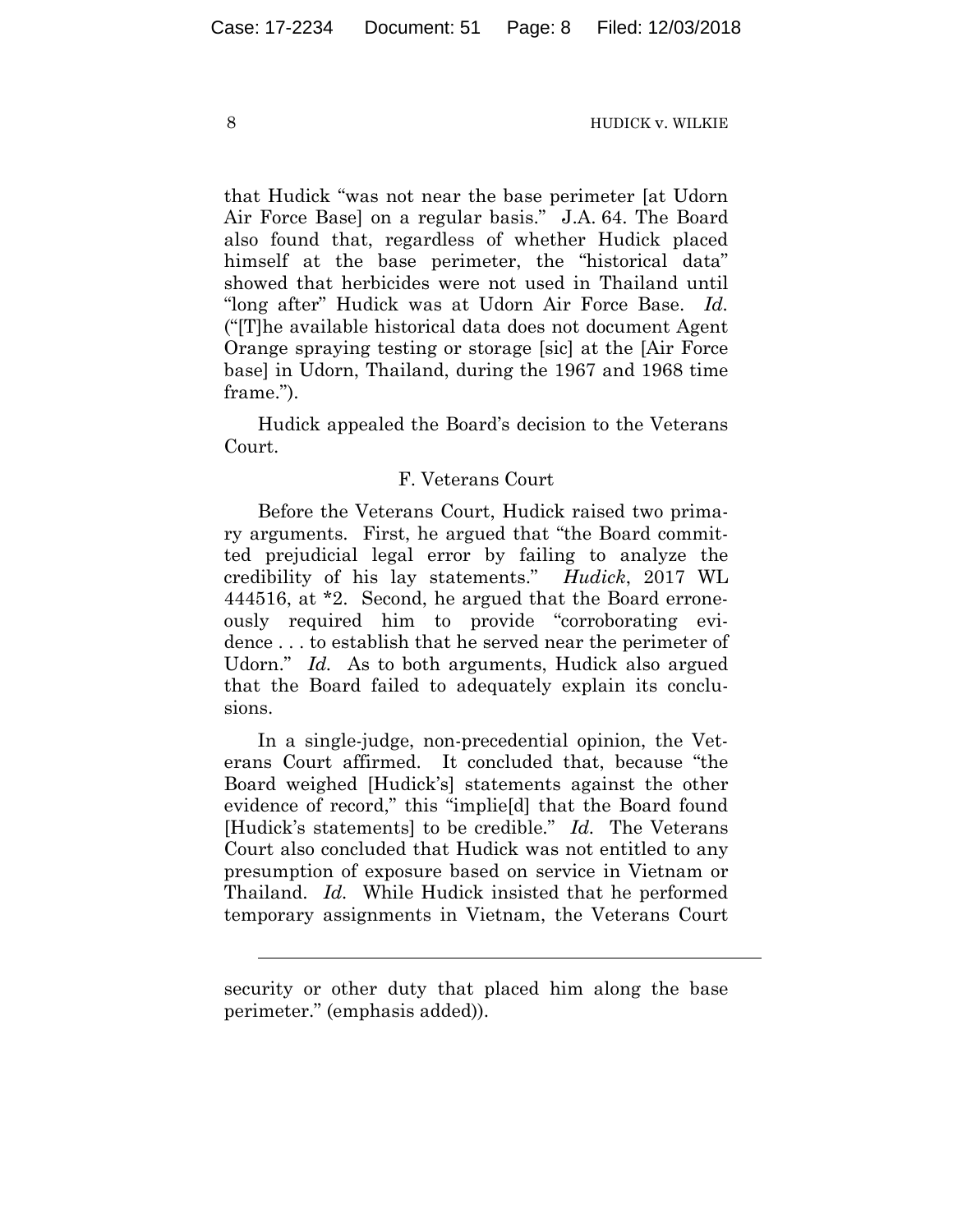credited the Board's contrary finding. *Id.* And, although Hudick credibly placed himself along the perimeter at Udorn Air Force Base in Thailand, the Veterans Court concluded that "a veteran who served in Thailand during the Vietnam Era is not entitled to any presumption of exposure to herbicides"; thus, Hudick's testimony could not establish an entitlement to any presumptive service connection. *Id.* The Veterans Court did acknowledge that the "VA has created internal agency guidance that allows for herbicide exposure to be conceded for certain veterans who served on or near the perimeter of [Udorn Air Force Base]," but it reasoned that this was irrelevant because "this internal guidance is not binding on the Board." *Id.* And, even if the Board had erred by not applying the M21 Manual, the Veterans Court went on, "any such error would be non-prejudicial, given that the Board found that the evidence clearly demonstrates that herbicides were not used on any USAF base in Thailand until April 1969, after [Hudick] was at Udorn." *Id.* at 3.

Hudick moved for reconsideration, or at least for consideration by a full panel. He argued that the M21 Manual is binding when it reflects a policy statement or instruction by the Secretary to the VA on how to adjudicate individual claims. He also complained that the opinion imposed an impossible burden on veterans. J.A. 96 ("Based on the Court's holding, not only must a Veteran provide lay statements regarding duties on a[n] [Air Force base in Thailand], those statements must be confirmed by independent research in order for VA to abide by its own guidance on the issue.").

His motion was denied. Hudick timely appealed. We have jurisdiction under 38 U.S.C. §§ 7292(a), (c).

#### II. DISCUSSION

"This court's jurisdiction to review decisions by the Veterans Court is limited." *Wanless v. Shinseki*, 618 F.3d 1333, 1336 (Fed. Cir. 2010). Absent a constitutional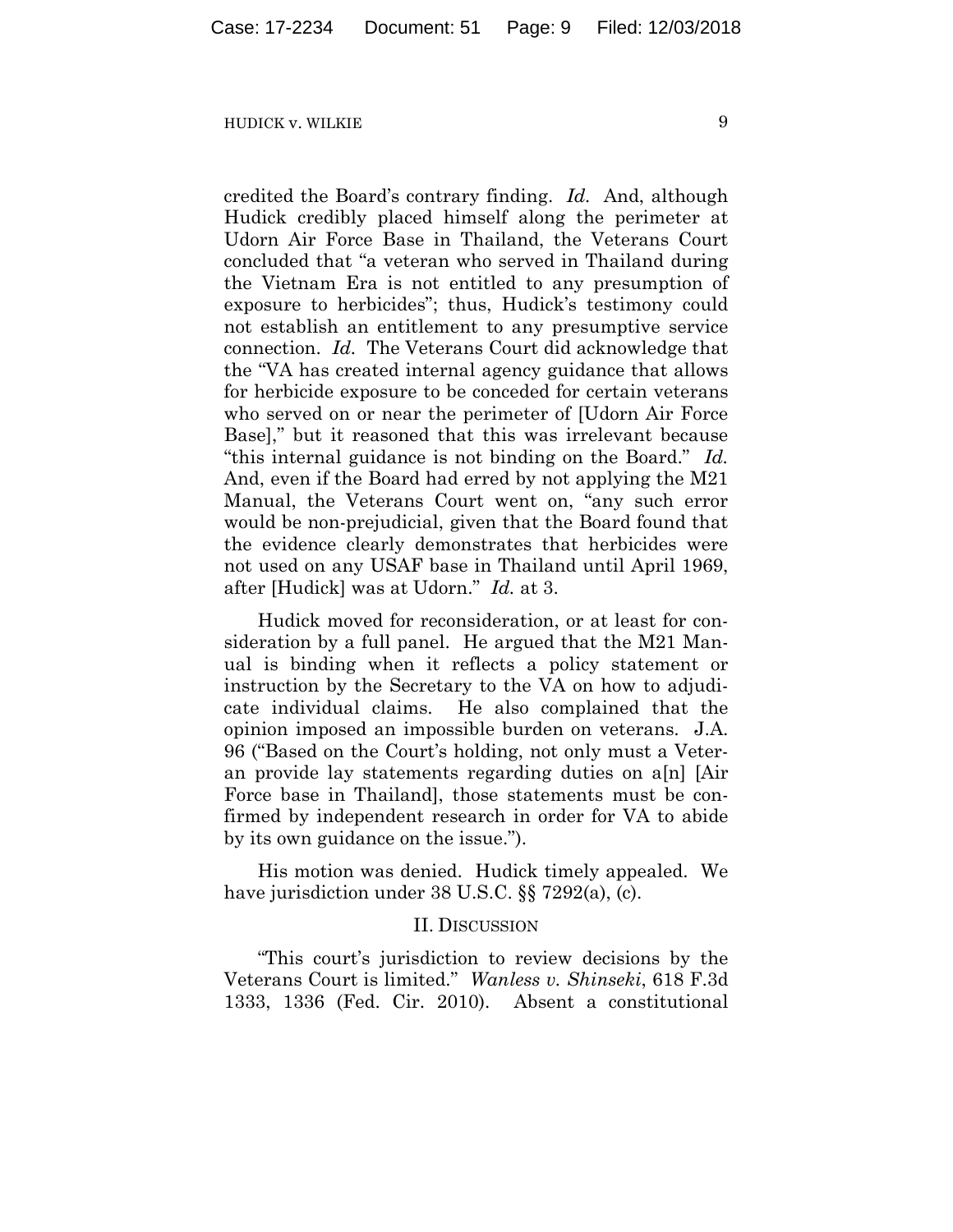issue, we "may not review (A) a challenge to a factual determination, or (B) a challenge to a law or regulation as applied to the facts of a particular case." 38 U.S.C § 7292(d)(2). Instead, our jurisdiction extends to "relevant questions of law, including interpreting constitutional and statutory provisions." 38 U.S.C. § 7292(d)(1). On these questions, we review conclusions by the Veterans Court *de novo*. *Wanless*, 618 F.3d at 1336.

Hudick raises two primary arguments on appeal. First, he argues that the Veterans Court ignored controlling law—the Veterans' Dioxin and Radiation Exposure Compensation Standards Act—in finding that he was not entitled to a presumption of service connection for his prostate cancer. Second, he argues that the Veterans Court violated his due process rights by allowing the VA to ignore its own internal policies and rules providing a presumption of service connection in the circumstances at issue here. The government argues we lack jurisdiction as to both issues. Because Hudick's constitutional claim is dispositive, we address that argument first, beginning with the attack on jurisdiction and then turning to the merits.

#### A. Jurisdiction

When a veteran challenges a decision by the Veterans Court, we have the authority to "decide all relevant questions of law, including interpreting constitutional and statutory provisions." 38 U.S.C. § 7292 $(d)(1)$ . This includes the authority to hear "free-standing" constitutional challenges. *See In re Bailey*, 182 F.3d 860, 869–70 (Fed. Cir. 1999). A free-standing constitutional challenge is an attack on the *process* followed rather than the result reached or the validity of an interpretation, statute, or rule upon which the result turned. *Id.* ("[T]his court has jurisdiction over any 'free-standing' constitutional issue, *i.e.*, one not also involving a challenge to the interpretation or validity of a statute or regulation.").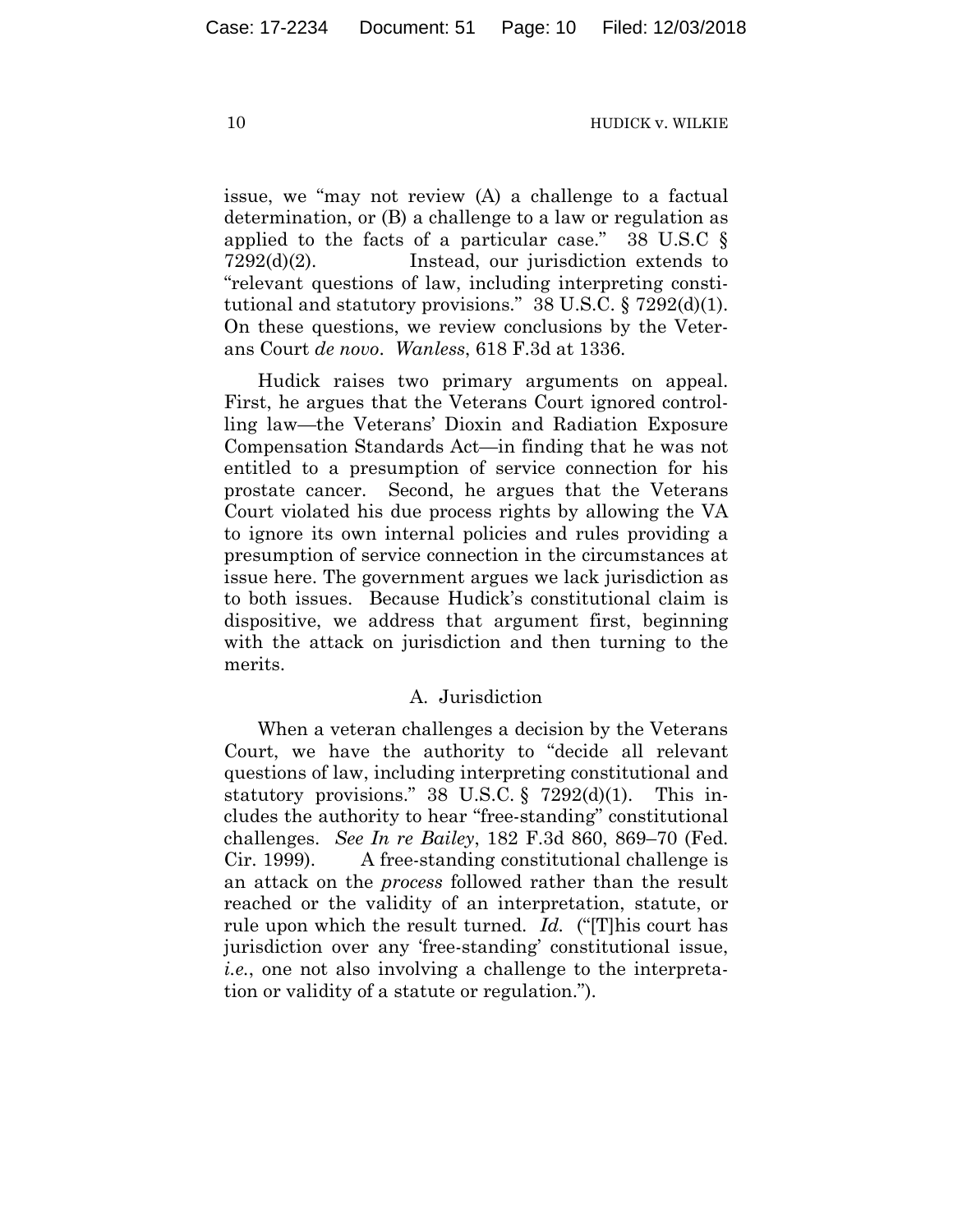The government argues that we lack jurisdiction to consider Hudick's due process challenge because it is "constitutional in name only." Appellee Br. at 9. According to the government, Hudick's constitutional challenge is not genuine because his due process argument simply repackages a complaint about *how* the Board weighed the evidence in this case, which we cannot review.

Appellant contends that his due process challenge does not require us to consider *how* the Board weighed evidence. Instead, according to Appellant, his due process challenge asks us to consider whether the Board and the Veterans Court erred by ignoring the M21 Manual. If the manual applies and was not followed, Appellant maintains, then he was not afforded due process because, according to the M21 Manual, the Board did not need to weigh the evidence which it claims was dispositive. Accordingly, this appeal turns on *whether* the Board should have weighed evidence, not *how* it did so.

We agree with Appellant. His challenge asks us to consider whether the process followed by the Board and the Veterans Court violated his due process rights. This is a classic example of a free-standing constitutional challenge. *See Cushman v. Shinseki*, 576 F.3d 1290 (Fed. Cir. 2009) (challenge to the procedural fairness of a proceeding rather than the outcome confers jurisdiction).

None of the authorities cited by the government compel a different result. In *Helfer v. West*, 174 F.3d 1332 (Fed. Cir. 1999), for example, we explained that a constitutional challenge does not confer jurisdiction when it simply repackages a challenge to the merits of a Board decision. 174 F.3d at 1335 ("[Appellant] is really arguing the merits of his EAJA claim, not raising a separate constitutional contention."); *see also Geib v. Shinseki*, 733 F.3d 1350, 1354–55 (Fed. Cir. 2013) (concluding that a constitutional challenge did not confer jurisdiction where the claimant challenged the Board's finding that the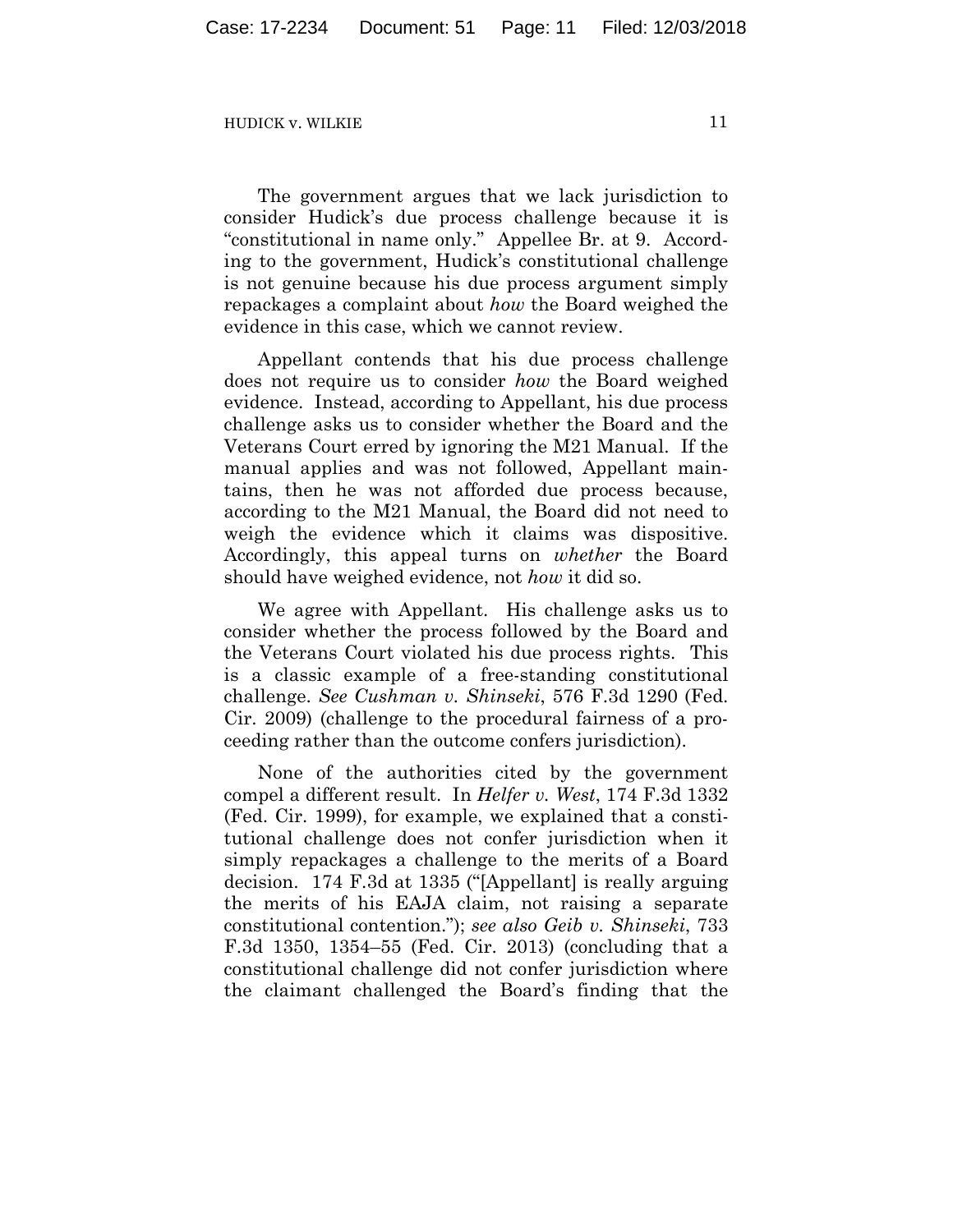evidence presented was inadequate). But Hudick is not simply arguing that the Board incorrectly weighed the evidence in his case. He is arguing that the *process* followed was defective and unfair because the Board, and the Veterans Court, ignored specific procedural rules. We have jurisdiction to consider this argument. 38 U.S.C § 7292.

### B. Due Process

To seek redress under the Due Process Clause of the Fifth Amendment, a claimant must establish that the government denied him or her a property interest to which they were entitled without the process due to them. *Cushman*, 576 F.3d at 1296; *see also Mathews v. Eldridge*, 424 U.S. 319 (1976) (directing courts to consider the private interest at stake, "the risk of an erroneous deprivation of such interest," and the government's interest in deciding whether a claimant is entitled to some process or procedure).

Neither side disputes that Hudick has a property interest in this case. *See, e.g.,* Appellee Br. at 24 ("This Court has found that a veteran has a constitutionally protected property interest in veterans benefits." (citing *Cushman*, 576 F.3d at 1298)). We therefore turn to what process was due and whether that process was denied.

### 1. The VA Cannot Ignore Its Own Rules

Agencies must follow their own rules. *See, e.g., Crediford v. Shulkin*, 877 F.3d 1040, 1047 (Fed. Cir. 2017). In *Crediford*, this meant the VA could not ignore a line of duty investigation by the agency because its own regulations required the investigation to at least be considered. 877 F.3d at 1046–47. We therefore remanded the case for further consideration, noting that the VA needed to follow its own rules and regulations. *See also United States ex rel. Accardi v. Shaughnessy*, 347 U.S. 260 (1954).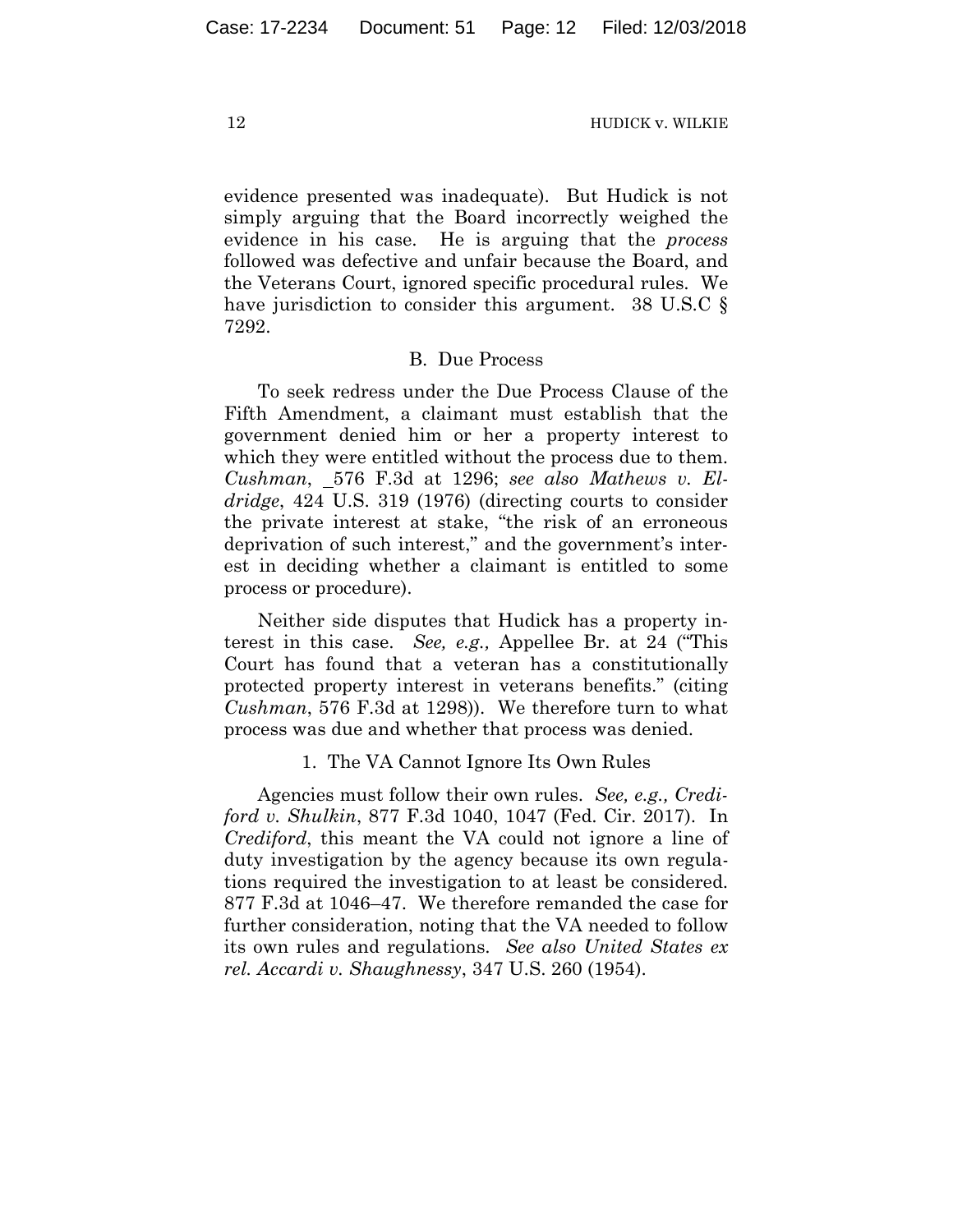Even when an agency's rules are more generous than they are required to be by statute, these rules still must be followed. *See Vitarelli v. Seaton*, 359 U.S. 535, 539 (1959); *Voge v. United States*, 844 F.2d 776, 779 (Fed. Cir. 1988) ("It has long been established that government officials must follow their own regulations, even if they were not compelled to have them at all . . . ."). For example, in *Vitarelli*, even though the Secretary for the Department of the Interior was allowed to terminate employees without giving any reason, once he "gratuitously decided to give a reason, and that reason was national security, he was obligated to conform to the procedural standards he had formulated in Order No. 2738 for the dismissal of employees on security grounds." 359 U.S. at 539. Because he did not, "such dismissal was illegal and of no effect." *Id.* at 545.

Even when an agency's rules lack the force of law, it may still be compelled to follow them. *See, e.g., Morton v. Ruiz*, 415 U.S. 199 (1974). This is why, in *Morton*, the Bureau of Indian Affairs could not deny benefits to an applicant based on unpublished criteria where its internal guidance manual required such criteria to be published. *Id.* at 234–35. As the Supreme Court explained: "Before the BIA may extinguish the entitlement of these otherwise eligible beneficiaries, it must comply, at a minimum, with its own internal procedures." *Id.* at 235. And in *Frizelle v. Slater*, 111 F.3d 172, 177 (D.C. Cir. 1997), the D.C. Circuit concluded that, although "rules in the [Coast Guard] Personnel Manual may not qualify as binding regulations for all purposes," they should be treated as binding where the Coast Guard Board of Military Records viewed them as such. 111 F.3d at 177 ("The Board thus treated the rule [in the Personnel Manual] prohibiting reference to matters outside the reporting period as binding upon it, and we defer to its judgment.").

Against this backdrop, the government suggests there is no due process problem here because the M21 Manual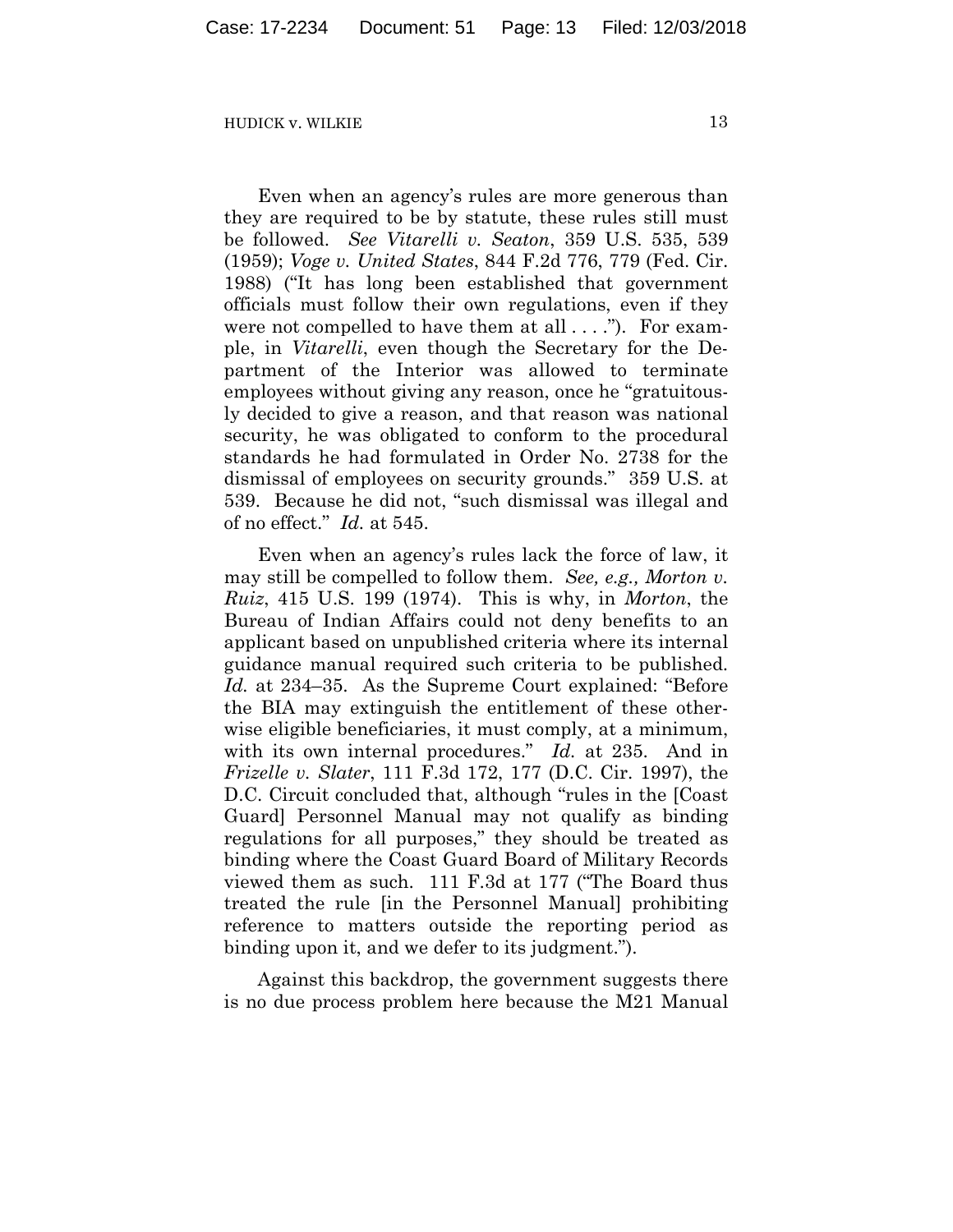is not binding and can therefore be freely ignored. Appellee Br. at 21 ("To the extent Mr. Hudick means to assert that the board must follow the Manual . . . he effectively argues that the Manual must be treated as binding even when it is not."). This argument misapprehends our precedent and ignores the unique facts of this case.

In two previous cases, on which the government relies, we noted that the M21 Manual is not necessarily binding on the Board. *See Disabled American Veterans v. Sec'y of Veterans Affairs*, 859 F.3d 1072 (Fed. Cir. 2017) ("*DAV*"); *Gray v. Sec'y of Veterans Affairs*, 875 F.3d 1102 (Fed. Cir. 2017). But neither of these cases suggested that the Board could ignore the M21 Manual or other VA policies whenever it wants. Instead, both cases turned on how and in what forum veterans may challenge aspects of the manual. In *DAV* and *Gray*, we explained that, because the VA does not generally consider M21 Manual provisions binding, a veteran must challenge these provisions on an as applied basis. *See, e.g., DAV*, 859 F.3d at 1078 ("Where, as here, manual provisions are interpretations adopted by the agency, not published in the Federal Register, not binding on the Board itself, and contained within an administrative staff manual, they fall within  $\S$  $552(a)(2)$ —not §  $552(a)(1)$ " and thus we lack jurisdiction to review them until provisions are "applied to the facts of [a veteran's] case"); *Gray*, 875 F.3d at 1109 ("We must await an individual action to assess the propriety of the VA's interpretation of the Agent Orange Act and attendant regulations.").

The procedural history here is materially different. When Hudick's claim reached the Board the first time, the Board remanded the case so that his claim could be "readjudicate[d]" according to the "specific procedures" of the M21 Manual. J.A. 36–37. Based on this instruction, Hudick submitted additional evidence that credibly placed him near the perimeter of Udorn Air Force Base, which is all that was required of him by the M21 Manual.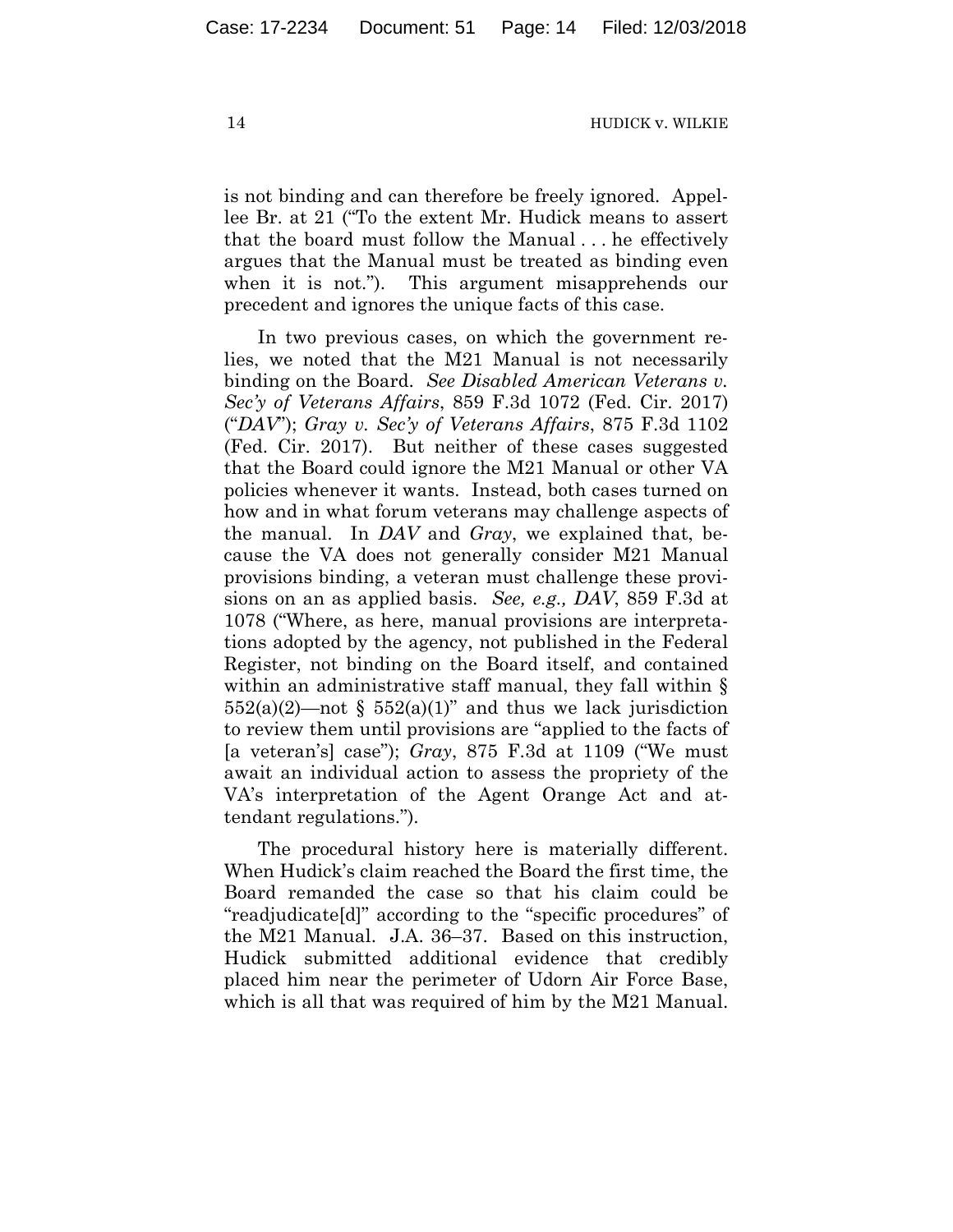<u>.</u>

J.A. 52–53; *Hudick*, 2017 WL 444516, at \*2 (noting that the Board found Hudick's statements credible). But the Board never finalized its remand order. Instead, in a second decision, the Board concluded that remand was "unnecessary." J.A. 56. It then proceeded to adjudicate Hudick's claim without resort to the M21 Manual.

The government now argues that, even though the Board told Hudick that his claim would be adjudicated based on the M21 Manual and the Compensation Bulletin, the Board was free to ignore these authorities if it wanted to do so. We cannot agree. Regardless of whether the M21 Manual is binding on the Board in all cases and setting aside the question of whether the Compensation Bulletin is binding VA policy, the Board made these authorities binding here. Put simply, once the Board told Hudick his adjudication would be governed by the M21 Manual and the Compensation Bulletin, inviting him to submit evidence reflecting compliance with the provisions of the M21 Manual and Compensation Bulletin, it was not free to ignore these authorities in adjudicating his claim. *See Frizelle*, 111 F.3d at 177; *Crediford*, 877 F.3d at 1047.

The contrary conclusion by the Veterans Court is difficult to reconcile with its own practice<sup>4</sup> or the guarantee

<sup>4</sup> *See, e.g*., *Workman v. Shinseki*, No. 08-3500, 2010 WL 2912254, at \*5 (Vet. App. July 23, 2010) (unpublished) ("On remand, the Secretary is instructed to apply the newly established procedures in the above-cited bulletin to Mr. Workman's claim."); *Hildebrandt v. McDonald*, No. 14-0090, 2015 WL 65578, at \*7 (Vet. App. Jan. 6, 2015) (non-precedential) ("The Board's failure to consider this particular theory of service connection is particularly egregious given the numerous prior Board remands to develop evidence pertinent to that theo-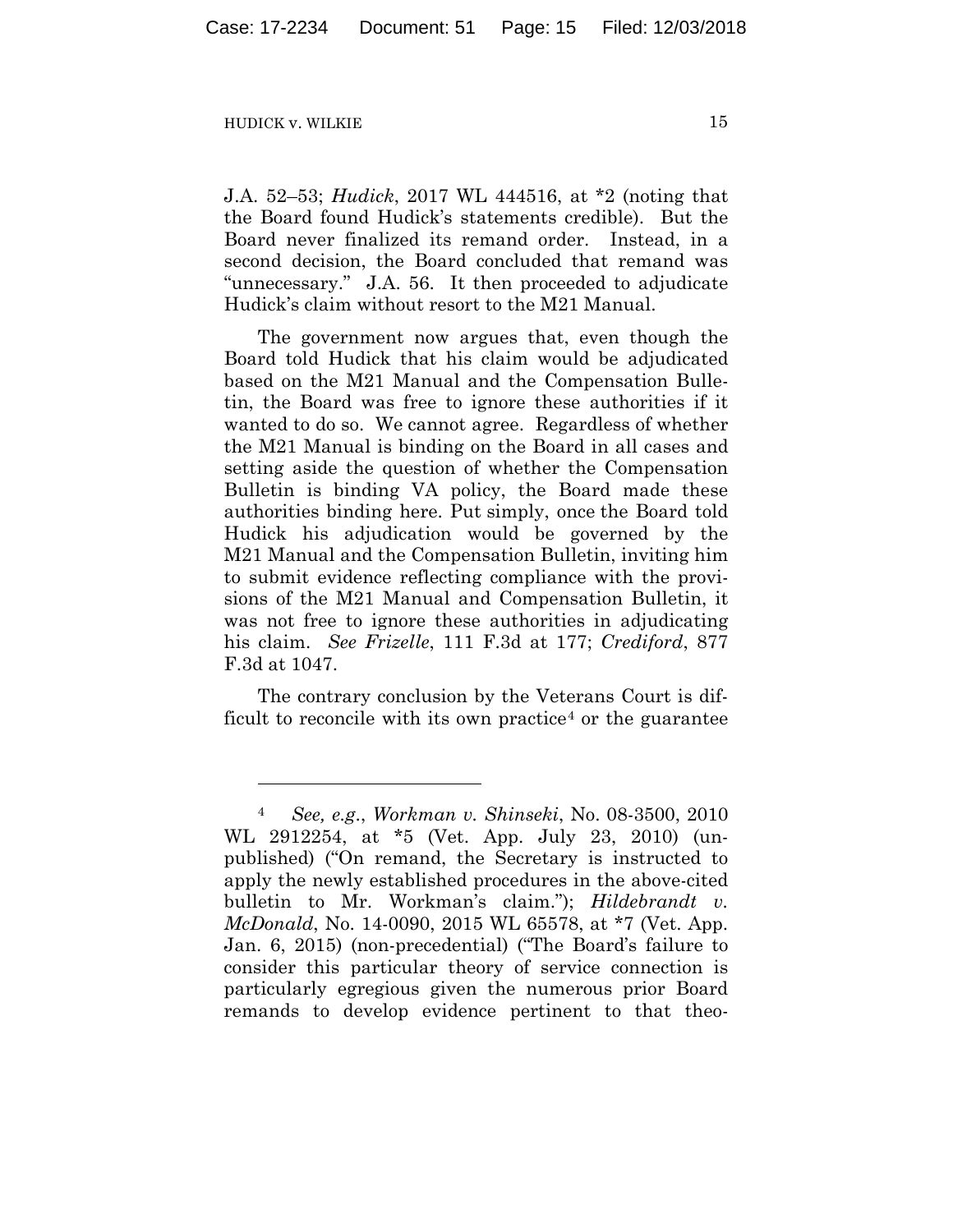of procedural fairness provided by the Due Process Clause. *See Honda Motor Co. v. Oberg*, 512 U.S. 415, 430 (1994) ("When the absent procedures would have provided protection against arbitrary and inaccurate adjudication, this Court has not hesitated to find the proceedings violative of due process."). It cannot be that the VA may tell a veteran how to establish a service connection for his prostate cancer only to move the goalposts once he has done so. "This kind of goalpost-moving does not reflect an optimal mode of administrative decisionmaking." *Qwest Corp. v. F.C.C.*, 689 F.3d 1214, 1228 (10th Cir. 2012). Indeed, it reflects an arbitrary one. *See F.E.R.C. v. Triton Oil & Gas Corp.*, 750 F.2d 113, 116 (D.C. Cir. 1984) ("The Commission may not abuse its discretion by arbitrarily choosing to disregard its own established rules and procedures in a single, specific case."). Such an arbitrary process does not comport with due process, particularly given the important benefit at stake for Hudick. *See Cushman*, 576 F.3d at 1297 n.1 ("The right to a hearing necessarily implies the right to a fair hearing."). We therefore need not, and do not, decide whether these specific M21 Manual provisions or the Compensation Bulletin are binding in every case. Instead, our holding rests on the conclusion that the Board made these authorities binding in this case.

Having concluded that Hudick did not receive a fair hearing because the Board refused to apply rules it told Hudick would govern his adjudication, we next address the government's argument that this error was harmless.

### 2. Applying the VA's Rules

Under the M21 Manual, the VA concedes herbicide exposure if a veteran provides credible evidence showing

l

ry . . . and VA's express policy to concede such exposure in cases like Mr. Hildebrandt's.").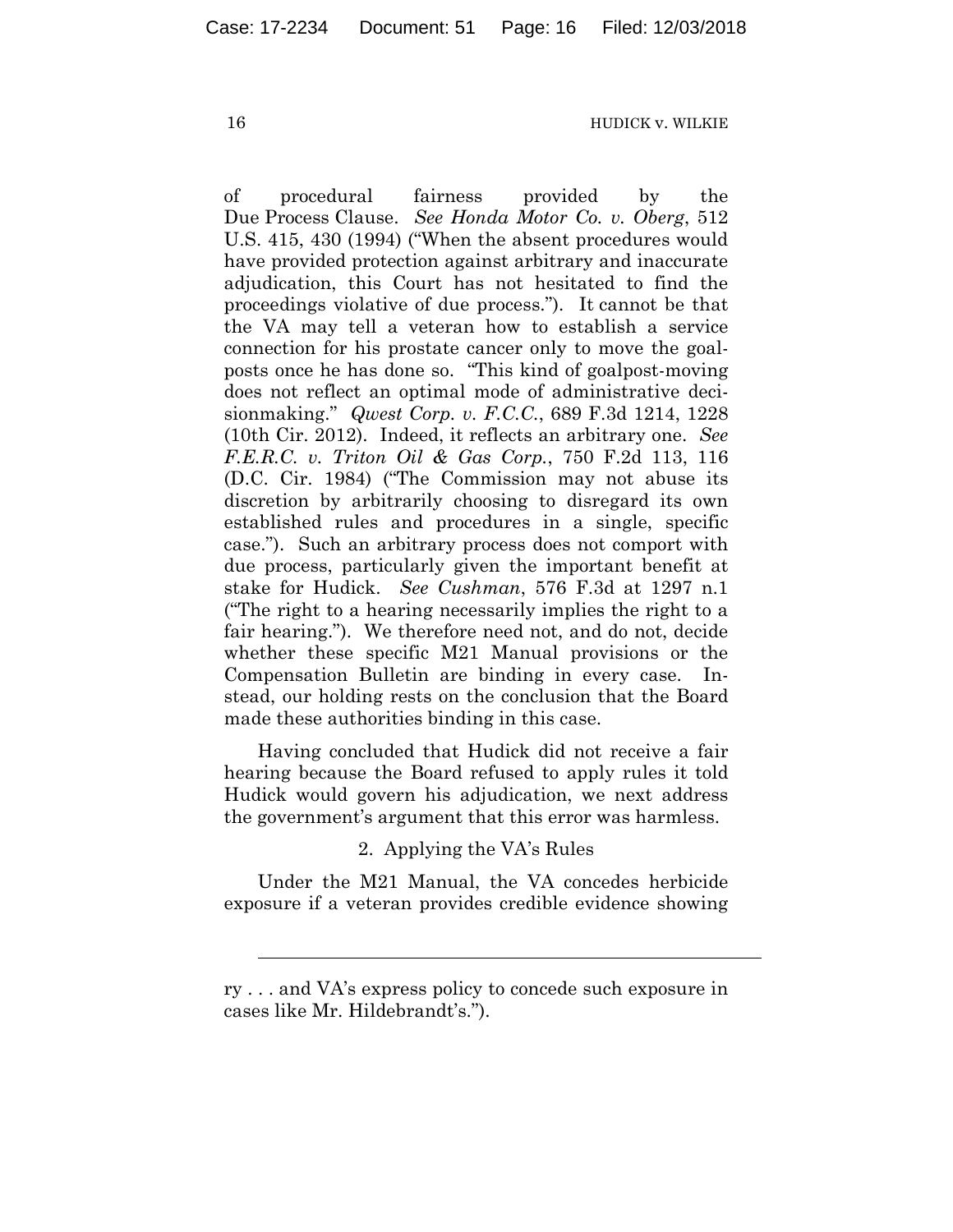<u>.</u>

that they were "otherwise near the air base perimeter" at Udorn Air Force Base in Thailand. There is no dispute that Hudick did exactly that. As the Veterans Court explained, the Board found Hudick's statements, including his statements placing him near the perimeter of Udorn Air Force Base, to be credible. *Hudick*, 2017 WL 444516, at \*2. The VA should have therefore conceded exposure based on the M21 Manual and the Compensation Bulletin.

According to the government, however, the manual does not require an adjudicator to always concede exposure. Instead, the adjudicator should weigh all the evidence to conclude whether a veteran served at or near a relevant base perimeter. Only upon making such a finding, the government argues, must the VA concede exposure. The government therefore maintains that the Board correctly applied the manual because it weighed Hudick's statements against other evidence to conclude that Hudick did not serve at the base perimeter. Assuming the government's interpretation of the M21 Manual is correct, its argument still fails. The Board did not identify or analyze any evidence that cut against Hudick's claim that he served near the base perimeter at Udorn Air Force Base. At most, it acknowledged that other evidence did not corroborate Hudick's statements. J.A. 63 (noting that his unit histories and performance reviews "are silent for the assignment of security duties or other duties along the perimeter of [Udorn Air Force Base]"). But the M21 Manual did not require Hudick to provide *corroborated* evidence. It required him to provide *credible* evidence.5 Hudick did that.

<sup>5</sup> The Compensation Bulletin draws the distinction between corroborated and credible evidence explicitly with respect to other types of service members. For example, in discussing United States Army personnel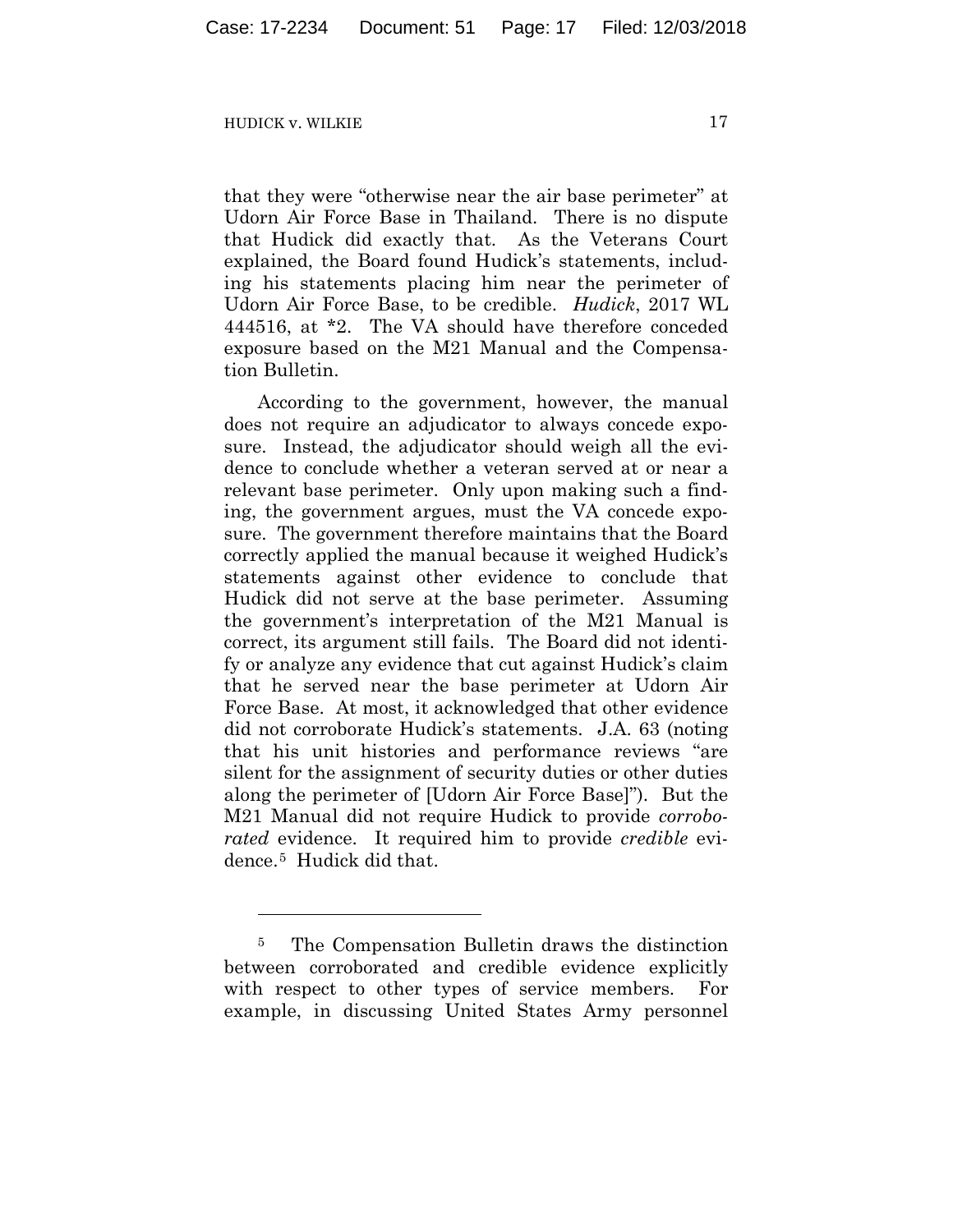The government insists that any error in applying the manual or other policies is harmless here because an archivist found that no herbicides were used at Udorn Air Force Base until after Hudick left. But under the adjudicatory framework established by the VA in the Compensation Bulletin and the M21 Manual, the archivist report is irrelevant. Hudick need only establish that he worked at or near the perimeter at Udorn Air Force Base. If he does so, the VA has agreed to concede exposure to herbicides given its own determination about how, when, and where herbicides were used in Thailand:

After reviewing documents related to herbicide use in Vietnam and Thailand, *C&P Service has determined that there was significant use of herbicides on the fenced in perimeters of military bases in Thailand* intended to eliminate vegetation and ground cover for base security purposes. Evidence of this can be found in a declassified Vietnam era Department of Defense (DoD) document titled Project CHECO Southeast Asia Report: Base Defense in Thailand. *Therefore, when herbicide related claims from Veterans with Thailand service are received, RO personnel should now evaluate the treatment and personnel records to determine whether the Veteran's service activities involved* 

 $\overline{a}$ 

stationed at air bases "[d]uring the early years of the war in Vietnam," the Compensation Bulletin requires these veterans to establish their perimeter duty through a "lay statement" and "*additional credible evidence supporting this statement*." Compensation Bulletin at 4 (emphasis in original). The section discussing United States Air Force personnel, however, contains no similar directive. It simply says that the veteran must provide credible evidence, not "additional credible evidence" beyond a lay statement. *Id.* at 3.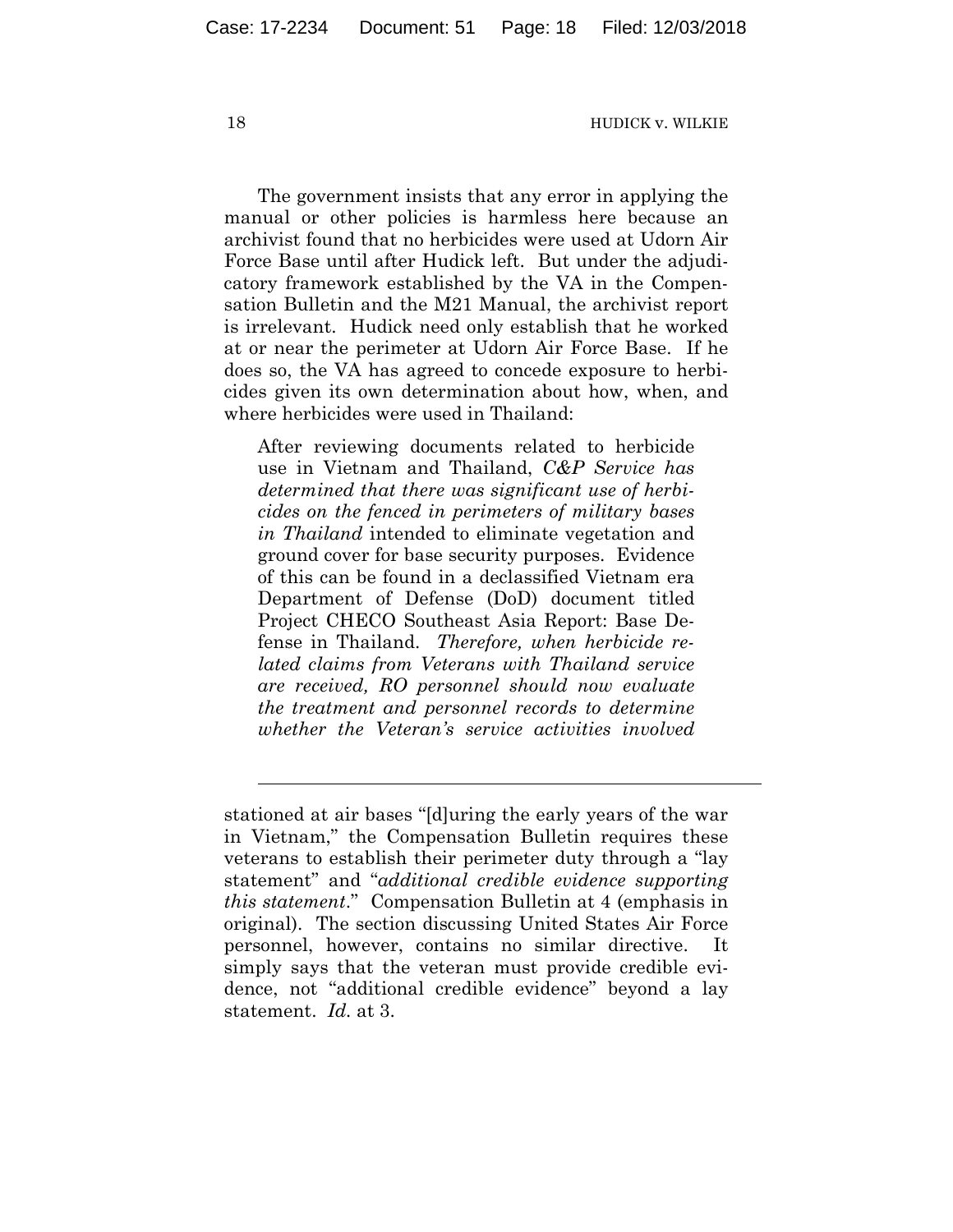1

*duty on or near the perimeter of the military base where the Veteran was stationed* . . . this applies only during the Vietnam era, from February 28, 1961 to May 7, 1975.

Compensation Bulletin at 3 (emphasis added). Hudick's service in Thailand fell squarely within the VA's own timeline. The Board's failure to follow its own rules or VA guidance, and the Veterans Court's refusal to hold the Board to those rules, is therefore not harmless error because Hudick should have prevailed under the proper adjudicatory framework based on facts already found by the Board. <sup>6</sup>

#### III. CONCLUSION

Having concluded that the Board did not apply the rules and authorities it told Hudick would govern his adjudication, and that this error was not harmless, we further conclude that remand for further consideration of the facts relating to his service is not necessary. Indeed, as explained above, the Board has already found that Hudick provided credible evidence that he served near the base perimeter at Udorn Air Force Base. Because no additional findings are necessary to establish that Hudick is entitled to service connection for his prostate cancer according to the M21 Manual and the Compensation Bulletin, it would make little sense to remand for further consideration and delay. For this reason, and for the reasons stated above, we *reverse* the Board's denial of benefits to Hudick and *remand* for purposes of finalizing an appropriate award of the same.

<sup>6</sup> Because Hudick prevailed on his alternative argument, we need not address his argument that the Veterans Court erred in its application of the Veterans' Dioxin and Radiation Exposure Compensation Standards Act.